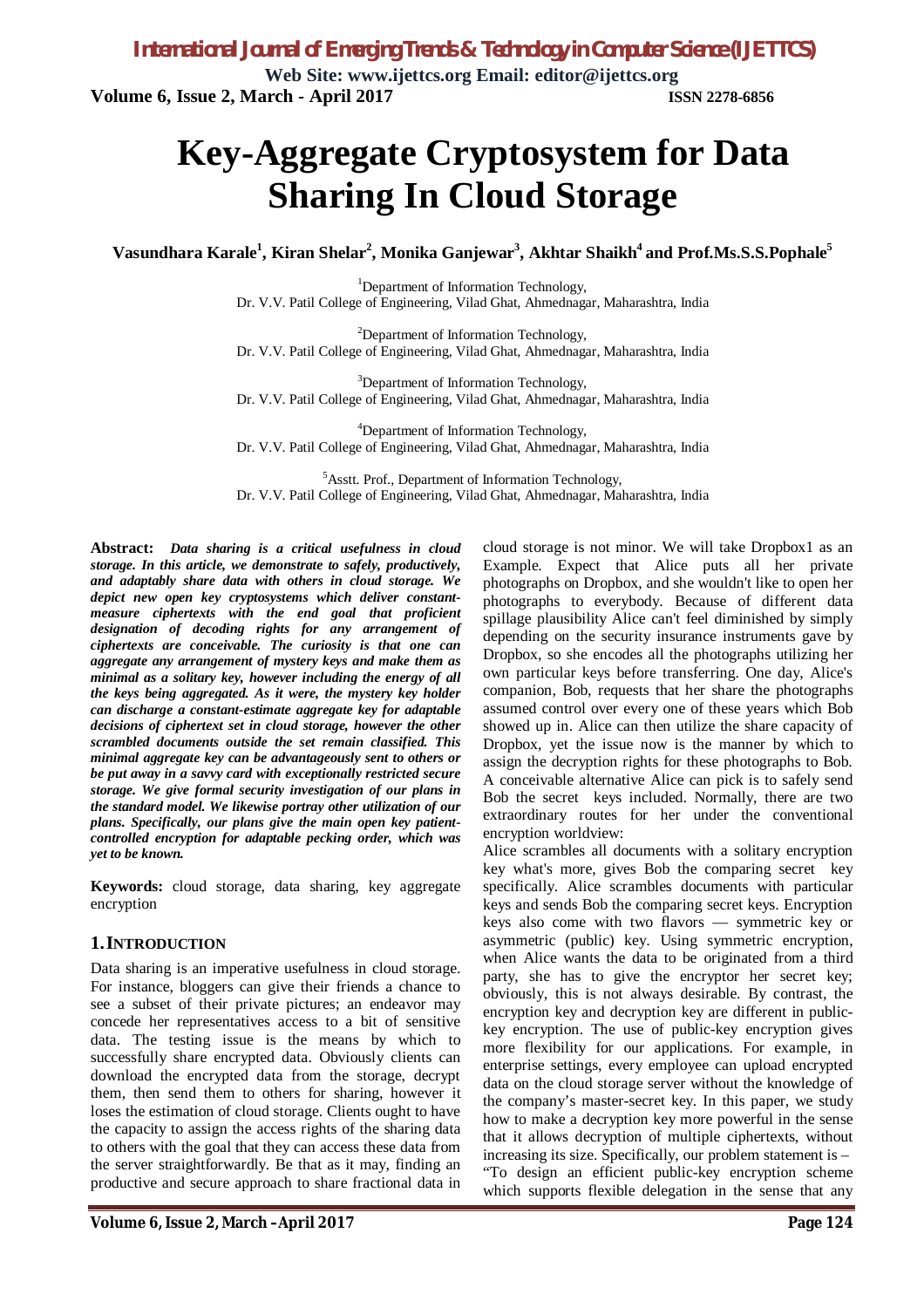**Web Site: www.ijettcs.org Email: editor@ijettcs.org**

# **Volume 6, Issue 2, March - April 2017 ISSN 2278-6856**

subset of the ciphertexts (produced by the encryption scheme) is decryptable by a constant-size decryption key (generated by the owner of the master-secret key)."

We solve this problem by introducing a special type of public-key encryption which we call key-aggregate cryptosystem (KAC). In KAC, users encrypt a message not only under a public-key, but also under an identifier of cipher-text called class. That means the ciphertexts are further categorized into different classes. The key owner holds a master-secret called master-secret key, which can be used to extract secret keys for different classes. More importantly, the extracted key have can be an aggregate key which is as compact as a secret key for a single class but aggregates the power of any such keys, i.e., the decryption power for any subset of ciphertext classes. With our solution, Alice can imply send Bob a single aggregate key via a secure e-mail. Bob can download the encrypted photos from Alice's Dropbox space and then use this aggregate key to decrypt these encrypted photos. The sizes of ciphertext, public-key, master-secret key and aggregate key in our KAC schemes are all of constant size.

We propose several concrete KAC schemes with different security levels and extensions in this article. All constructions can be proven secure in the standard model. To the best of our knowledge, our aggregation mechanism2 in KAC has not been investigated.

# **2. KEY-AGGREGATE ENCRYPTION**

We first give the framework and definition for keyaggregate encryption. Then we describe how to use KAC in a scenario of its application in cloud storage.

### *A. Framework*

A key-aggregate encryption scheme consists of five polynomial-time algorithms as follows. The data owner establishes the public system parameter via Setup and generates a public/master-secret keypair via KeyGen. Messages can be encrypted via Encrypt by anyone who also decides what ciphertext class is associated with the plaintext message to be encrypted. The data owner can use the master-secret to generate an aggregate decryption key for a set of ciphertext classes via Extract. The generated keys can be passed to delegates securely (via secure emails or secure devices) Finally, any user with an aggregate key can decrypt any cipher-text provided that the cipher-text's class is contained in the aggregate key via Decrypt.

**Setup(L, n):** Executed by the data owner to setup an account on an untrusted server. On input a security level parameter L and the number of cipher-text classes n (i.e., class index should be an integer bounded by L and n), it outputs the public system parameter param, which is omitted from the input of the other algorithms for brevity.

**Key-Gen:** Executed by the data owner to randomly generate a public/master-secret key pair (pk; msk).

**Encrypt(pk ,I ,m):** Executed by anyone who wants to encrypt data. On input a public-key pk, an index I denoting the cipher-text class, and a message m, it outputs a ciphertext C.



**Fig. 1.** Alice shares files with identifiers 2, 3, 6 and 8 with Bob by sending him a single aggregate key.

**Extract (msk, S):** Executed by the data owner for delegating the decrypting power for a certain set of ciphertext classes to a delegate. On input the master-secret key msk and a set S of indices corresponding to different classes, it outputs the aggregate key for set S denoted by KS.

**Decrypt (KS, S, I, C):** Executed by a delegate who received an aggregate key KS generated by Extract. On input KS, the set S, an index i denoting the cipher-text class the cipher-text C belongs to, and C, it outputs the decrypted result m if I belongs to S.

### *B. Sharing Encrypted Data*

A canonical application of KAC is data sharing. The key aggregation property is especially useful when we expect the delegation to be efficient and flexible. The schemes enable a content provider to share her data in a confidential and selective way, with a fixed and small cipher-rtext expansion, by distributing to each authorized user a single and small aggregate key. Here we describe the main idea of data sharing in cloud storage using KAC, illustrated in Figure 2. Suppose Alice wants to share her data m1 , m2,…….,m on the server. She first performs Setup(L , n) to get param and execute Key-Gen to get the public/master-secret key pair (pk , msk). The system parameter param and public-key pk can be made public and master-secret key msk should be kept secret by Alice. Anyone (including Alice herself) can then encrypt each mi by  $Ci = \text{Encrypt}(pk, I, m)$ . The encrypted data are uploaded to the server.

With param and pk, people who cooperate with Alice can update Alice's data on the server. Once Alice is willing to share a set S of her data with a friend Bob, she can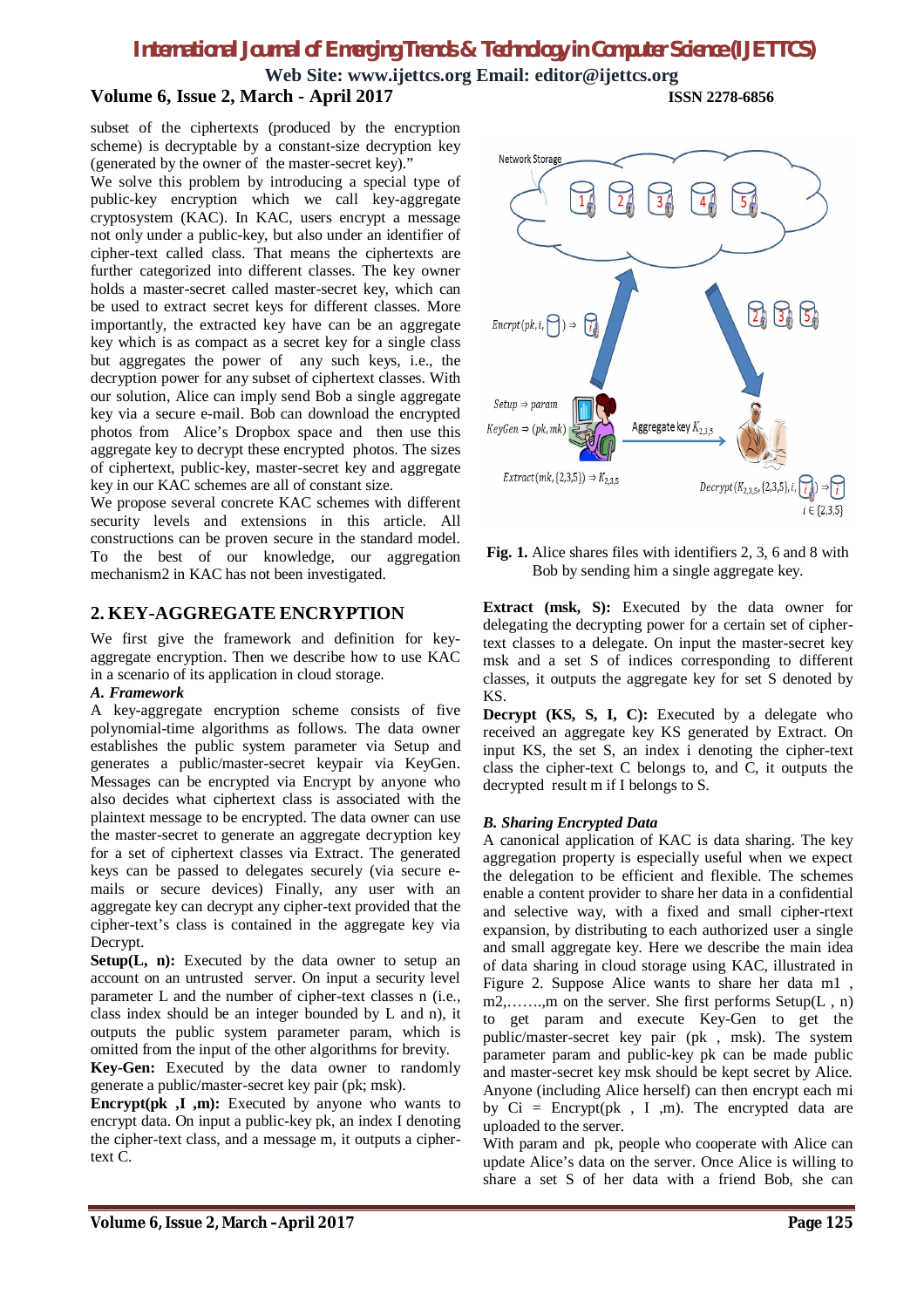**Web Site: www.ijettcs.org Email: editor@ijettcs.org Volume 6, Issue 2, March - April 2017 ISSN 2278-6856**

compute the aggregate key KS for Bob by performing Extract(msk , S). Since KS is just a constant-size key, it is easy to be sent to Bob via a secure e-mail. After obtaining the aggregate key, Bob can download the data he is authorized to access. That is, for each i 2 S, Bob downloads Ci (and some needed values in param) from the server. With the aggregate key KS, Bob can decrypt each Ci by Decrypt $(KS, S, I, C)$  for each i belongs to  $S$ .



**Fig. 2.** Using KAC for data sharing in cloud storage

# **3 SYSTEM IMPLEMENTATION**

We take the tree structure as an example. Alice can first classify the ciphertext classes according to their subjects like Figure 3. Each node in the tree represents a secret key, while the leaf node represents the keys for individual ciphertext classes. Filled circles represent the keys for the classes to be delegated and circles circumvented by dotted lines represent the keys to be granted. Note that every key of the non-leaf node can derive the keys of its descendant nodes.



**Fig. 3.** Compact key is not always possible for a fixed hierarchy

In Figure  $3(a)$ , if Alice wants to share all the files in the "personal" category, she only needs to grant the key for the node "personal", which automatically grants the delegate the keys of all the descendant nodes ("photo", "music"). This is the ideal case, where most classes to be shared belong to the same branch and thus a parent key of them is sufficient.

However, it is still difficult for general cases. As shown in Figure 3(b), if Alice shares her demo music at work ("work"!"casual"!"demo" and "work"!"confidential" !"demo") with a colleague who also has the rights to see some of her personal data, what she can do is to give more keys, which leads to an increase in the total key size. One can see that this approach is not flexible when the classifications are more complex and she wants to share different sets of files to different people. For this delegate in our example, the number of granted secret keys becomes the same as the number of classes.

In general, hierarchical approaches can solve the problem partially if one intends to share all files under a certain branch in the hierarchy. On average, the number of keys increases with the number of branches. It is unlikely to come up with a hierarchy that can save the number of total keys to be granted for all individuals (which can access a different set of leaf-nodes) simultaneously.

# **4 RESULTS**

Following screen shots shows the implementation results of the proposed method.



**Fig. 4.** Login Form



**Fig. 5.** User Registration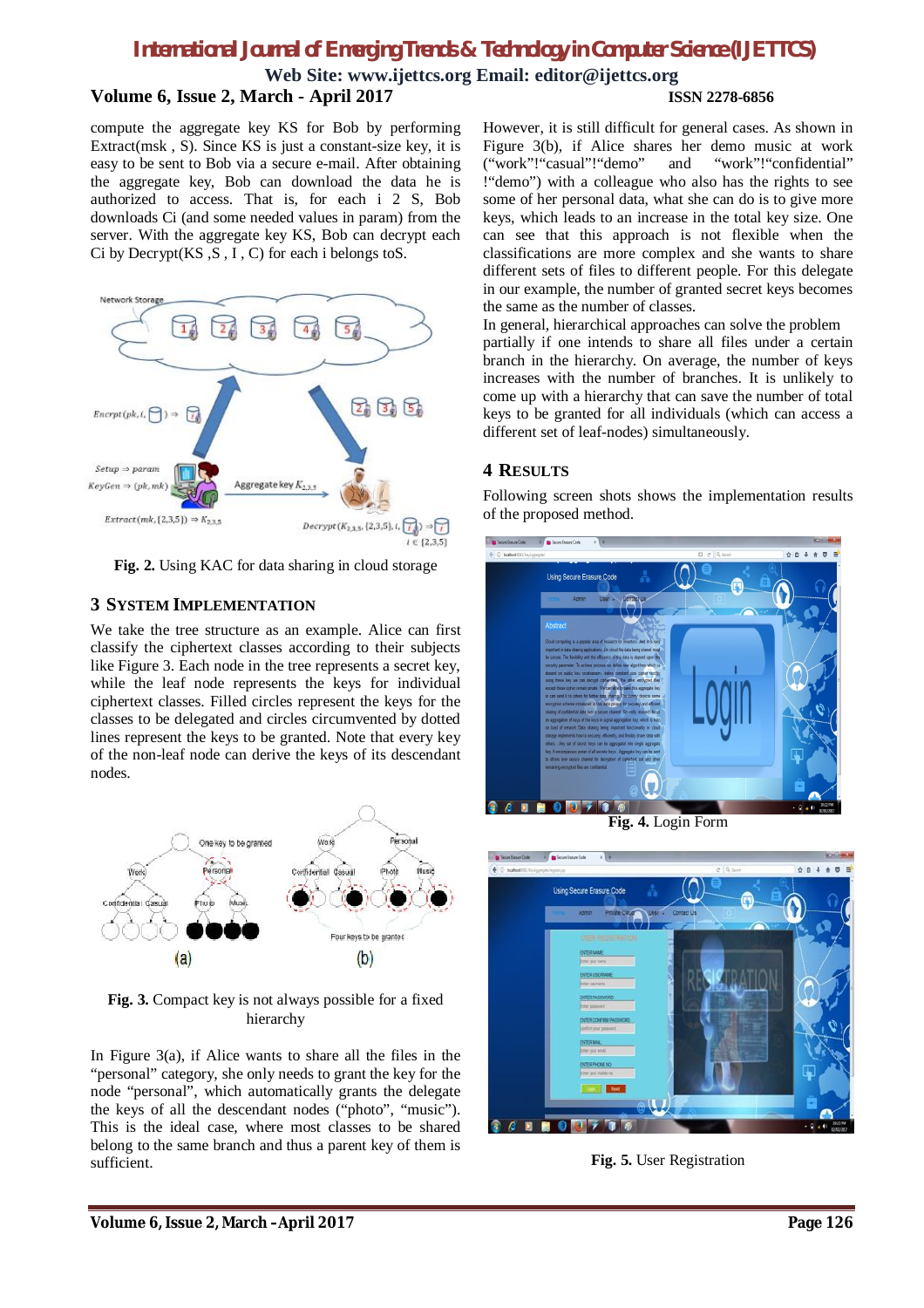**Web Site: www.ijettcs.org Email: editor@ijettcs.org Volume 6, Issue 2, March - April 2017 ISSN 2278-6856**





**Fig. 7.** Uploaded Files





**Fig.10.** Downloaded Files



**Fig.8.** Browse Files



**Fig.11.** Mail Account